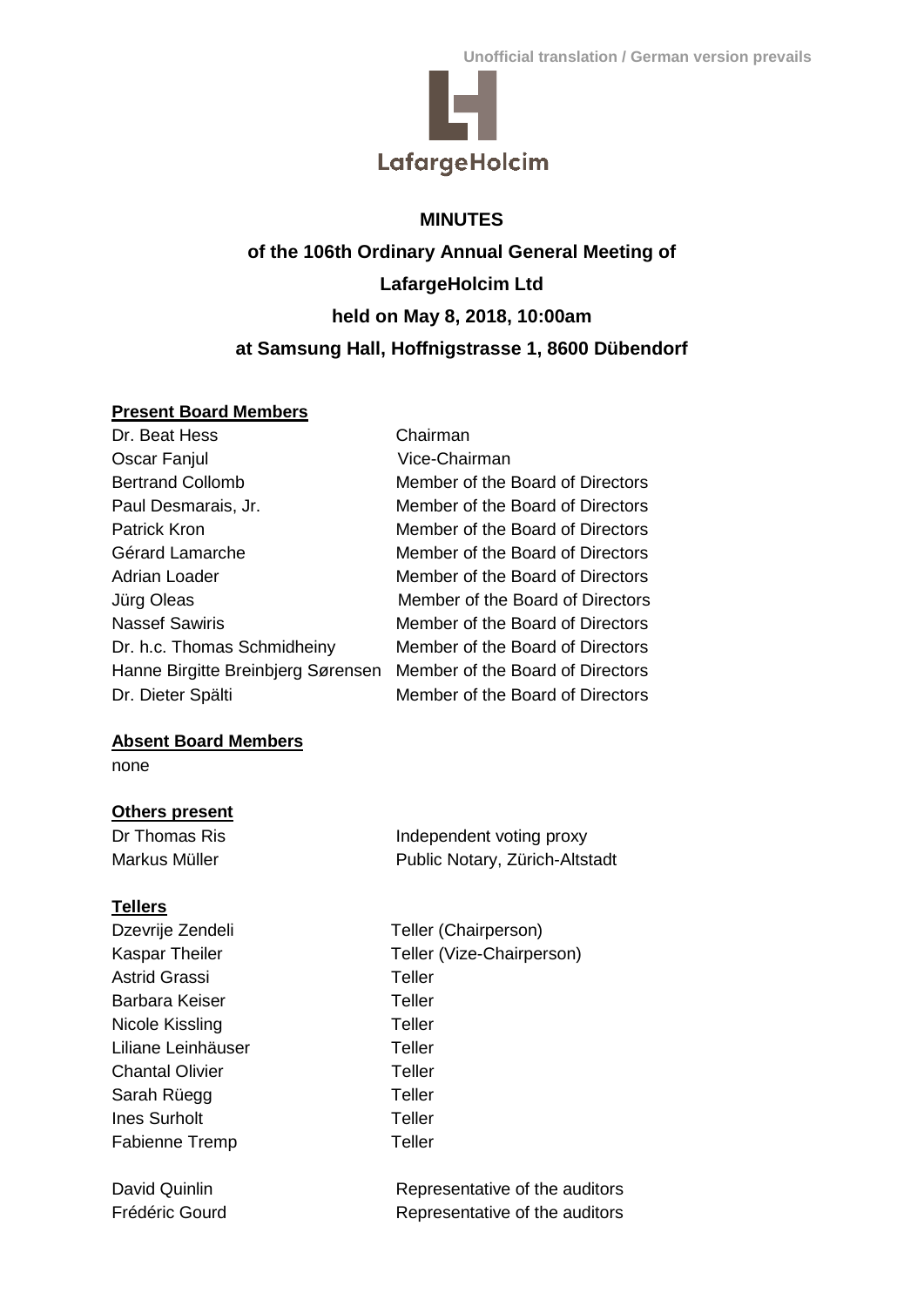Dragana Simijonovic Secretary

## **Presence**

The shares are represented as follows:

 72 448 452 by shareholders present 317 014 396 by the independent voting proxy

A total of 389 462 848 registered shares is represented, equivalent to 64,17 % of the issued share capital.

The absolute majority of the represented votes is 194 731 425. The absolute majority of the represented par values is CHF 389 462 850.00.

743 shareholders are present.

## **Constitution**

Dr. Beat Hess, Chairman of the Board of Directors, takes the chair and declares the meeting open. He calls specific attention to the fact that a sound and video recording is being made of the entire Annual General Meeting and explains the safety rules.

Dragana Simijonovic is appointed Secretary.

The Chairman appoints the tellers.

The Chairman notes that this Annual General Meeting has been convened in compliance with the legal requirements and the Articles of Incorporation, with announcement of the agenda and motions of the Board of Directors.

The requirements stipulated by law and in the Articles of Incorporation for documents to be made available have been met.

During his address, the Chairman referred to the activities and results in the 2017 financial year of LafargeHolcim as the market leader in the global cement and building materials industry. He gave some insight into Strategy 2022 and the four value drivers: growth, simplification and performance, the correct deployment of capital and the implementation of the LafargeHolcim value culture. He commented on the current investigations by French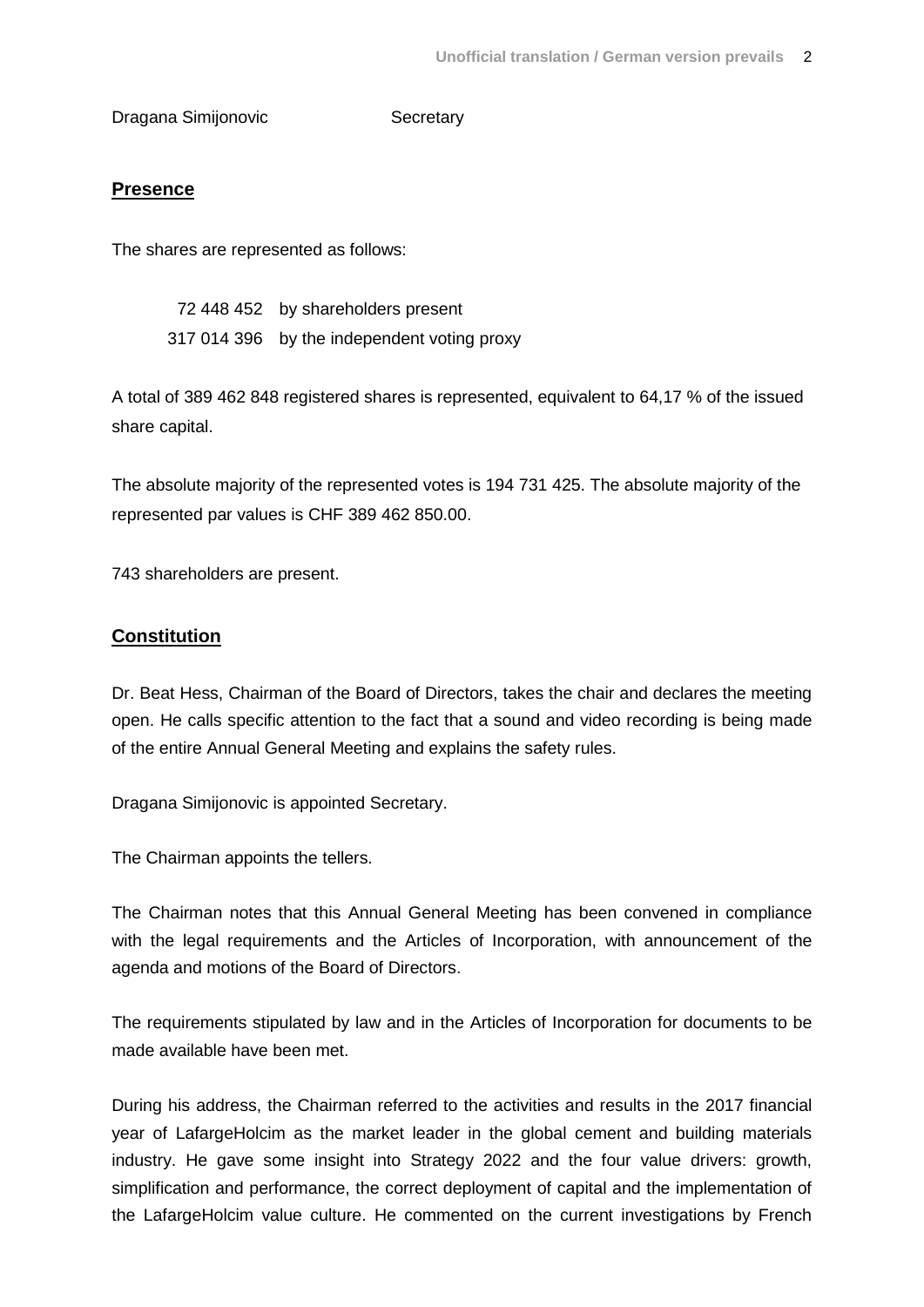judicial authorities into unacceptable misconduct in connection with the production site in Syria and on compliance efforts in recent months. He spoke about the Group responsibility initiative, concluding his address with a look at the future of the company.

Mr. Jan Jenisch started his talk by discussing his first impressions and experiences as CEO of LafargeHolcim. He then provided an overview of the Group's operational performance and the performance in the various regions in 2017, before going into detail about the 2022 growth strategy. He concluded his talk with some remarks about the current year.

The Chairman gave the shareholders the opportunity to speak.

Mr. **Frank Van Pernis, from Erlenbach,** spoke about the problem of work and operational safety in his capacity as a member of Actares, referring to a fatal industrial accident in India. He suggested that LafargeHolcim, as a responsible employer, should ensure worldwide that laws governing industrial safety are implemented. He emphasized that in principle a padlock on the operating switch of a machine would be enough to ensure safety, and gave the Chairman a padlock as a symbolic gift.

The Chairman thanked him for the symbolic gift, commented briefly on the individual points raised by Mr. Van Pernis and stressed that the health of employees and suppliers in connection with their activities at LafargeHolcim was a top priority worldwide. He referred to the Health, Safety & Sustainability Committee set up within the Board of Directors last year to deal intensively with the issues of safety and sustainability.

Mr. **Vincent Kaufmann, from Geneva,** in his capacity as director of the Ethos Foundation, commented on the merger from the perspective of his organization and criticized the fact that no value had been added so far, alluding in particular to write-downs. He said that he appreciated the open dialogue with the Chairman of the Board of Directors, especially with regard to the questions at the last Annual General Meeting about why, at the time of the discharge vote for members of the Board of Directors and the Executive Committee, shares were allowed that could be assigned to the members of the Board of Directors Paul Desmarais, Jr. and Nassef Sawiris. He accepted the conclusions of the jointly commissioned legal opinion, but urged GBL and NNS Jersey Trust to abstain voluntarily from voting. He praised the commitment of Dr. h.c. Thomas Schmidheiny to the company and spoke about the challenges going forward for LafargeHolcim, especially with regard to environmental responsibility and the composition of the Board of Directors.

Mr. Kaufmann criticized the compensation policy and requested transparency with regard to the severance terms for Eric Olsen.

The Chairman thanked him for the constructive dialogue with the management of Ethos, which he said he would like to continue, and remarked briefly on the individual points raised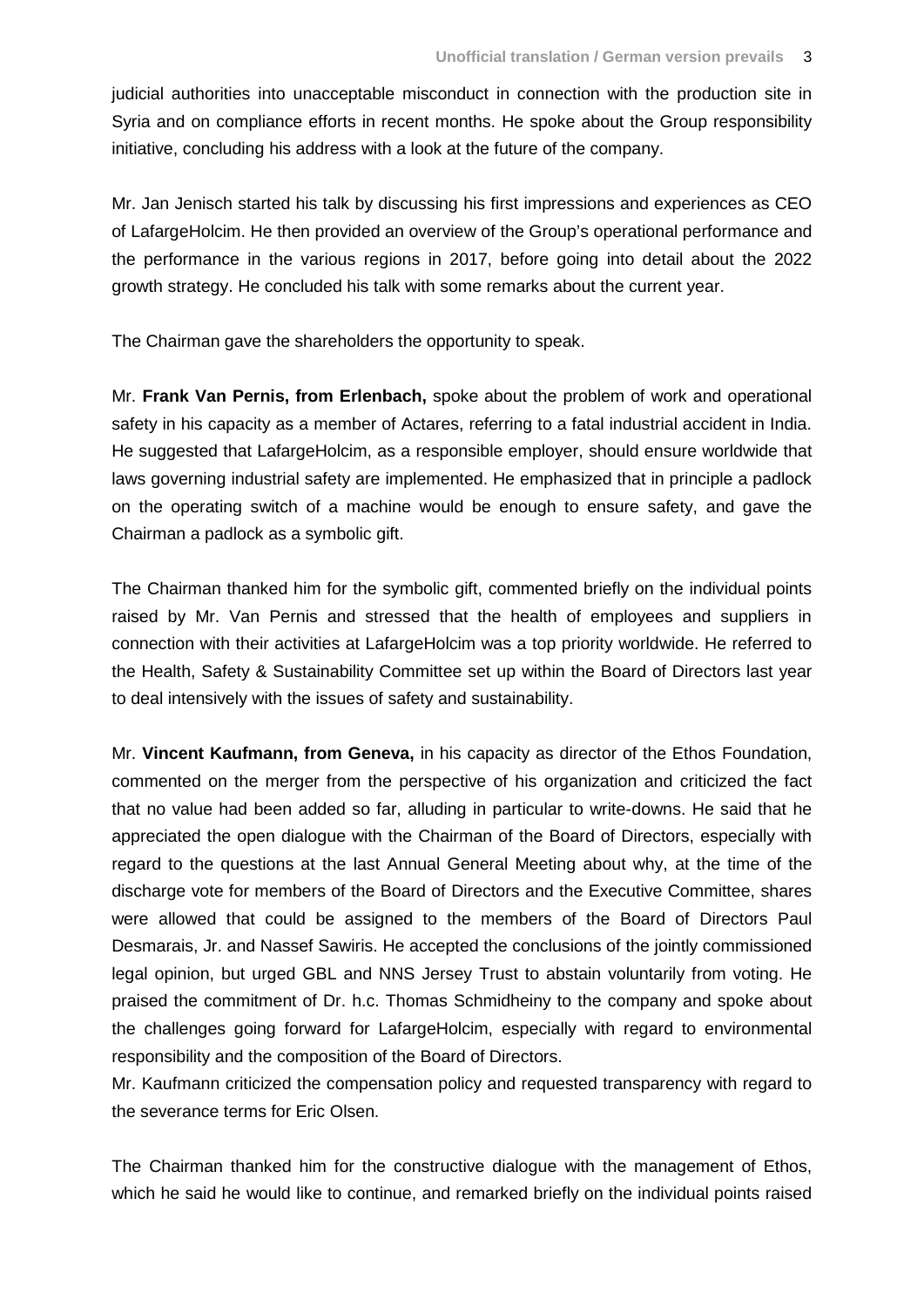by Mr. Kaufmann. Ms. **Géraldine Picaud** commented briefly on the impairment of assets in her capacity as CFO.

Mr. **Yvan Maillard, from Bern,** member of Actares, spoke in his capacity as representative of the evangelical reformed organization "Bread for All" about a study on child labor in Uganda that was compiled on the basis of conversations with children and young people in the country, and which shines a light on the problems in the region. He raised the question in particular of whether LafargeHolcim would provide support to individuals who had previously been child laborers.

The Chairman noted his position in this regard and confirmed that several in-depth investigations had been conducted in Uganda, none of which uncovered any indication of child labor at LafargeHolcim. He made it clear that child labor would not be tolerated, and if child labor was discovered, he would take tough and consequent action. The CEO confirmed this, and Mr. Maillard was asked to make his study available so that it could be reviewed once again.

Mr. **Uwe Barkmann, from Hohenlockschedt, Germany,** spoke in his capacity as an employee and former employee representative about the important role of labor unions. He criticized the fact that the global framework agreement discussed at the last Annual General Meeting had not materialized, despite the fact that a declaration of intent was signed. He asked that framework conditions be provided that contribute to improving the situation of employees, and mentioned a fatal accident in Belgium and a technical claim in France.

The Chairman confirmed that the company had signed a declaration of intent for an global framework agreement. He noted that, after a thorough review, especially with regard to the new strategy, the company had concluded that it would give priority to continuing constructive cooperation with the local labor unions. The CEO confirmed this and emphasized that the company made a conscious decision to give countries the responsibility they need to develop their business and to continue to improve health and safety. He added that to accomplish this it was not necessary to have a comprehensive framework agreement.

Mr. **Jean-Michel Culot, from Belgium,** spoke in his capacity as a trade union representative and on behalf of Johann Baumann, who was ill. He described a work-related accident in which a colleague lost his life. He requested that the global framework agreement be signed, pointing to constraints related to country responsibility. In conclusion, he suggested that a moment of silence be observed for the colleague who had died and for all those persons who had lost their lives while working in factories.

The Chairman referred to his previous remarks on responsibility in the area of health and safety. He respected the proposal of a brief moment of silence to commemorate the employees who had died.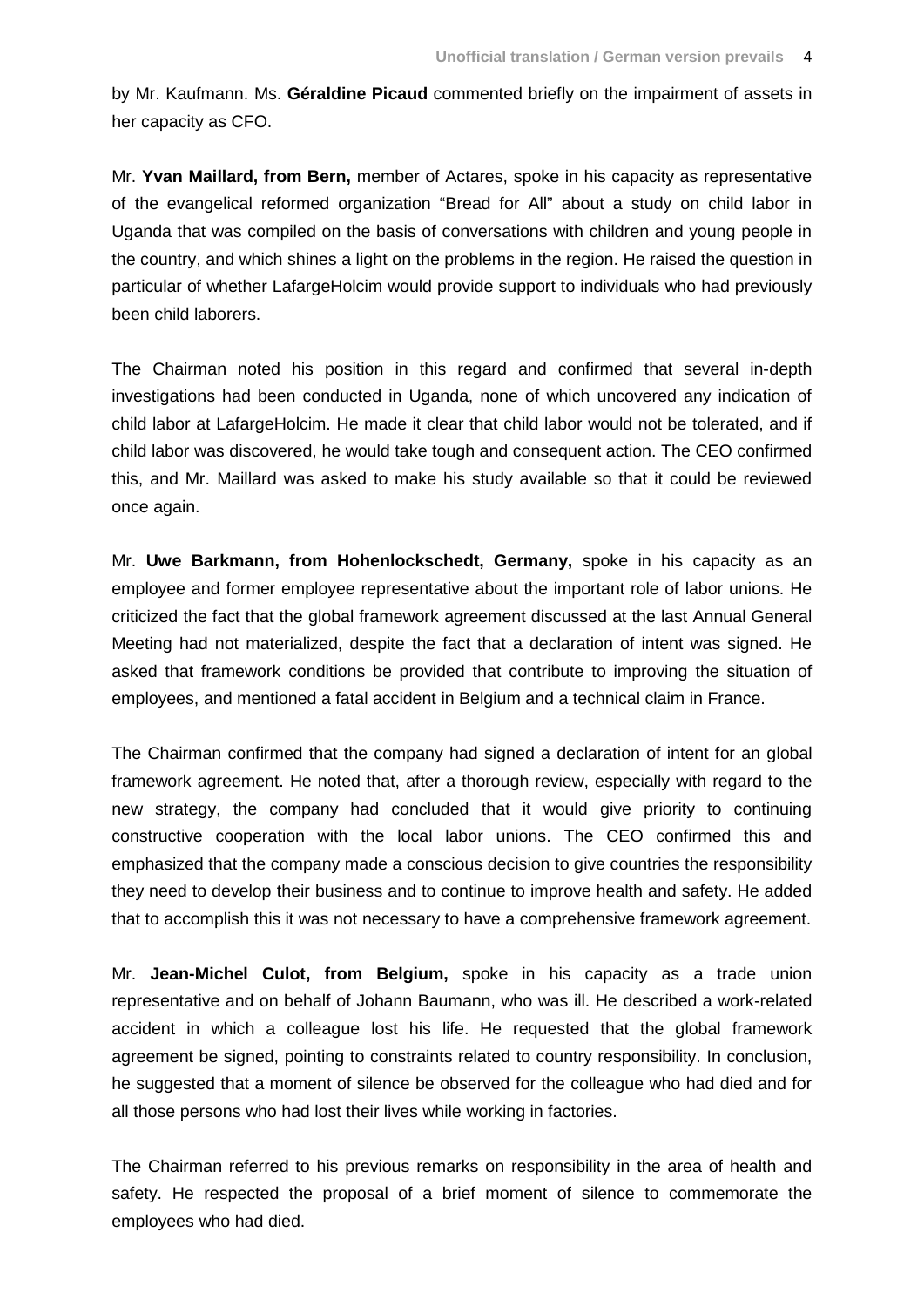Mr. **Joel Ondoma, from Uganda,** spoke in his capacity as an employee and representative of the local labor union on the topic of health and safety. He commented on workplace safety in particular and mentioned that most of the union representatives were laid off when the merger took place. He also requested that the global framework agreement be signed, and pointed out some difficulties at the local level.

The Chairman took note of the comments and referred to his previous statements on the topics that were raised once again.

Mr. **Antoun, from Lebanon,** in his capacity as an employee and head of the local trade union, requested that the global framework agreement be signed.

The Chairman took note of his statement, referred to his previous remarks and emphasized again that the question of the global framework agreement has thoroughly been reviewed by the Board of Directors and the Executive Committee.

Ms. **Lena Yuliana, from Indonesia,** spoke about social dialogue in her capacity as an employee and representative of the local union. She mentioned in particular mass layoffs that had taken place. She explained the local situation in the area of health and safety and also urged that the global framework agreement be signed.

The Chairman noted these remarks and referred to his previous comments.

Ms. **Shalini Gera, from India,** in her capacity as a representative of the union Unia, mentioned several workplace accidents in India that had resulted in deaths, and remarked that there was a lack of responsibility towards the employees of suppliers. She criticized the company management and also urged that the global framework agreement be signed.

The Chairman noted these remarks and referred to his previous comments.

Ms. **Petra Kalman, from Budapest, Hungary,** representative of the cement factory Királyegyháza in Hungary, once again commented on the legal dispute that has endured for several years regarding a plant in Hungary. She leveled a number of accusations against LafargeHolcim, and again presented her views on why previous settlement negotiations had failed.

The Chairman rejected the accusations and – as in previous Annual General Meetings – pointed to the numerous offers of potential solutions to the conflict. During these discussions, Ms. Kalman and LafargeHolcim were too far apart in their respective views. The Chairman emphasized that the company was prepared to continue the discussions if a reasonable basis could be found.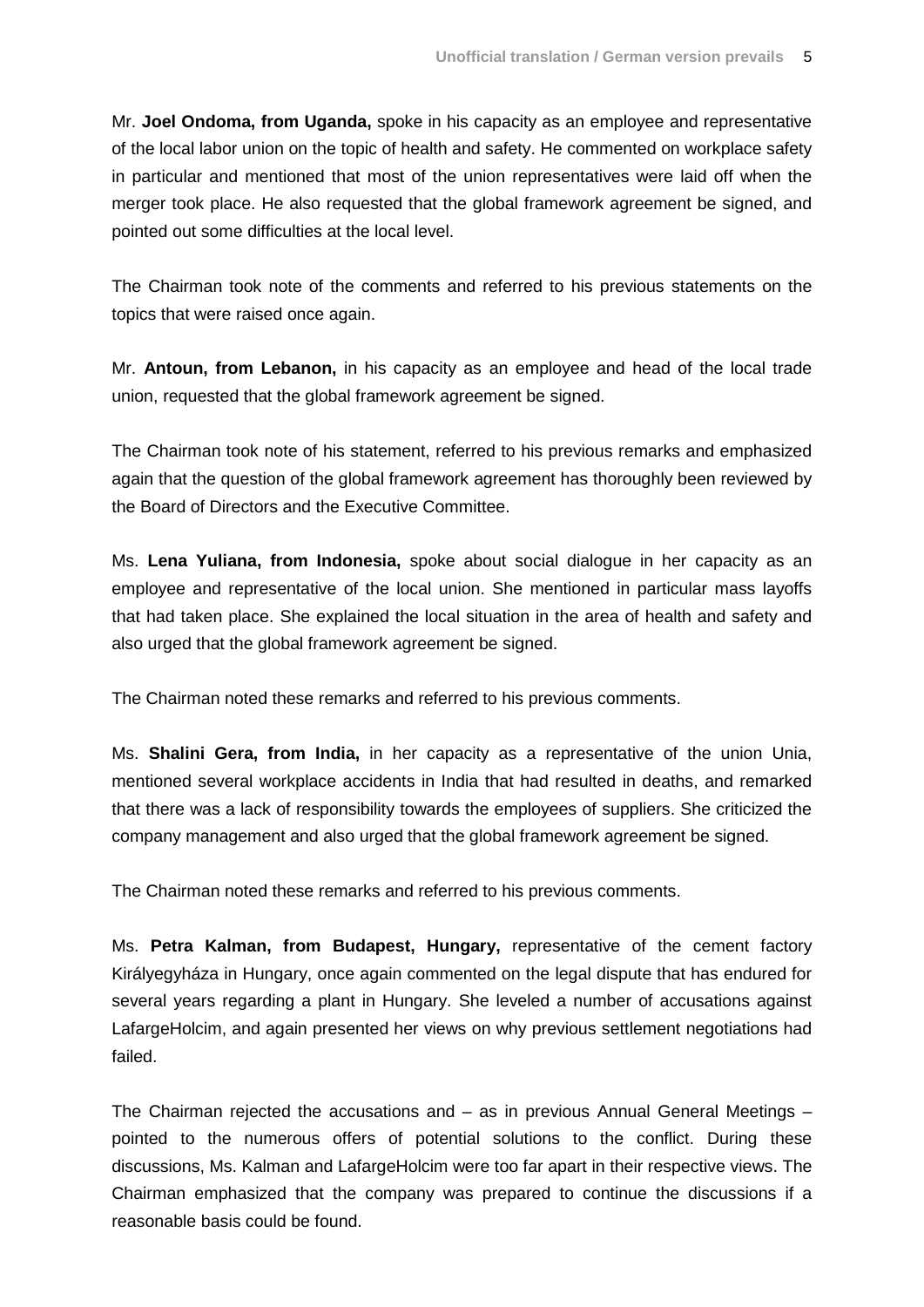Mr. **Walter Grob, from Bern,** commented on workplace accidents and urged the company to include statistics in the Annual Report.

The Chairman thanked him for his comments and referred to the Sustainability Report, which is published annually and is to be regarded as the second part of the Annual Report. This report goes into detail about accidents and the topic of health and safety.

Nobody else asked to be given the floor.

## **Agenda**

### **Item 1**

**Management report, annual consolidated financial statements of the Group, annual financial statements of LafargeHolcim Ltd, and the compensation report; auditor's reports**

#### **Item 1.1**

# **Approval of the management report, the annual consolidated financial statements of the Group, and the annual financial statements of LafargeHolcim Ltd**

The Chairman points out that the Annual Report for 2017 was made available for consultation 20 days prior to the Annual General Meeting at the registered office of the Company and sent to shareholders upon request. The shareholders have been notified in writing about this. From March 2, 2018, the report could be consulted on the LafargeHolcim homepage. No motions by shareholders in view of today's general meeting have been put forward by shareholders.

The annual consolidated financial statements of the Group and the annual financial statements of LafargeHolcim Ltd have been audited by the auditors, Deloitte AG. Their reports can be found on pages 222 and 244 of the Annual Report (English version). The representatives of the auditors, upon consultation, stated before the meeting that no additional comments have to be made by the auditors.

The Chairman gives the shareholders the opportunity to speak out on this agenda item.

Nobody asks to be given the floor. The Chairman puts the agenda item to the vote.

The management report, annual consolidated financial statements of the Group and annual financial statements of LafargeHolcim Ltd are approved by: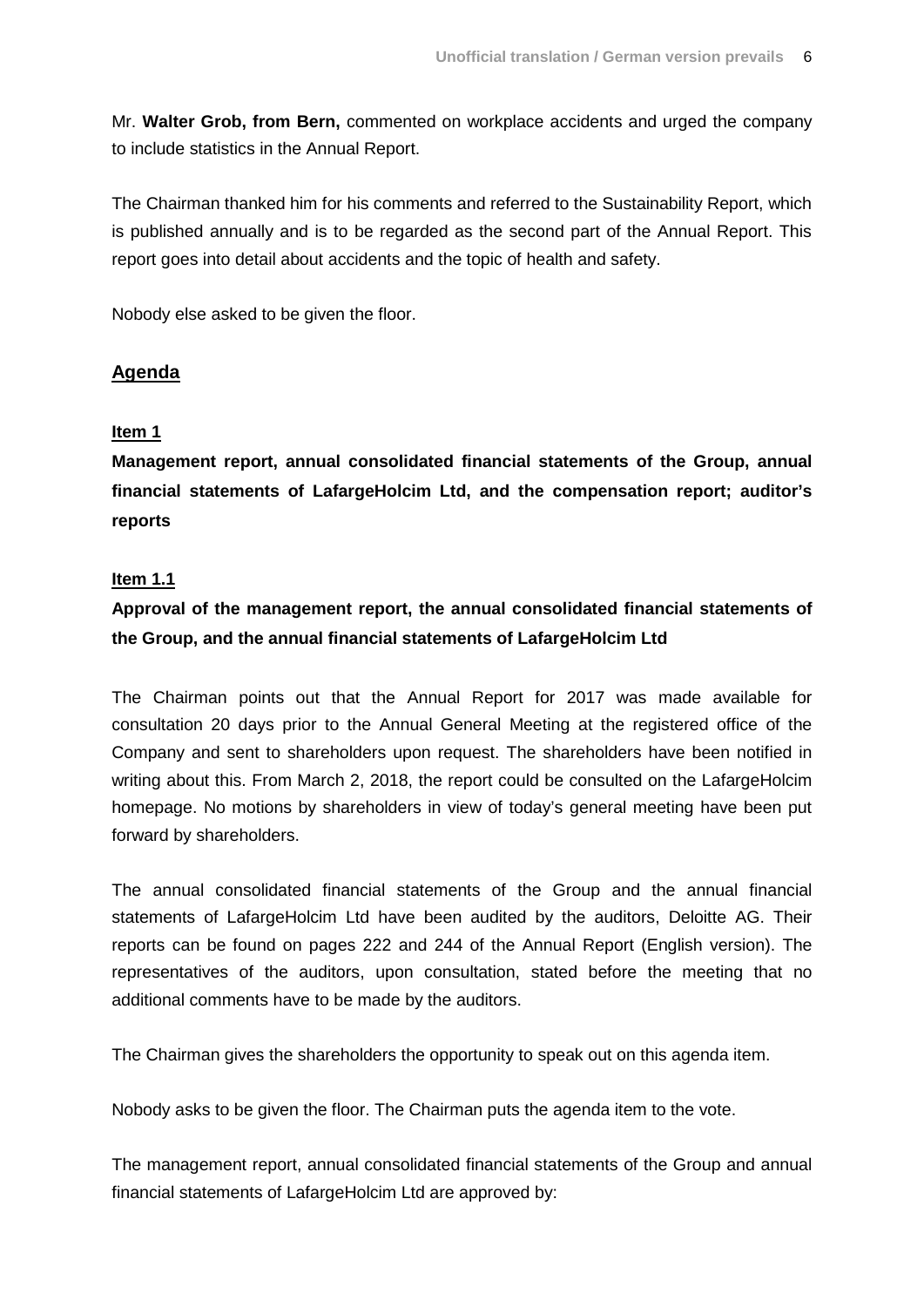| 386 928 369 | votes in favour (99.38 %) to |
|-------------|------------------------------|
| 264 554     | votes against (0.06 %), and  |
| 2 161 849   | abstentions (0.56 %)         |

### **Item 1.2**

### **Advisory vote on the compensation report**

The Chairman points out that the compensation report can be found in the Annual Report, pages 84 through 106 and in the financial part of the Annual Report. He comments on the compensation policy and objectives of LafargeHolcim.

The Chairman gives the shareholders an opportunity to speak out on this agenda item.

Nobody asks to be given the floor. The Chairman puts the agenda item to the advisory vote.

The compensation report 2017 is approved in the advisory vote by:

| 270 123 659 | votes in favour (69.38 %) to |
|-------------|------------------------------|
| 118 062 348 | votes against (30.32 %), and |
| 1 160 545   | abstentions (0.30 %)         |

### **Item 2**

# **Discharge of the members of the Board of Directors and the persons entrusted with management**

The Chairman remarked briefly on the question raised by Vincent Kaufmann, director of the Ethos Foundation, at last year's Annual General Meeting and which he mentioned in his statement this year. The jointly commissioned expert concluded that, in view of the particular factual circumstances, there were no legal grounds to exclude from the discharge vote shares that were held by companies assigned to the Board members Paul Desmarais, Jr. and Nassef Sawiris. The Chairman thanked Ethos and Mr. Kaufmann for raising this question, and stated that this had helped to clarify a situation that was unclear.

The Chairman notes that for this agenda item the members of the Board of Directors and other persons who have participated in management are not entitled to vote, that the number of shares represented and therefore the absolute majority is reduced accordingly, and he gives the shareholders the opportunity to comment on this agenda item.

The Chairman gives the shareholders an opportunity to speak out on this agenda item.

Nobody asks to be given the floor. The Chairman puts the agenda item to the vote.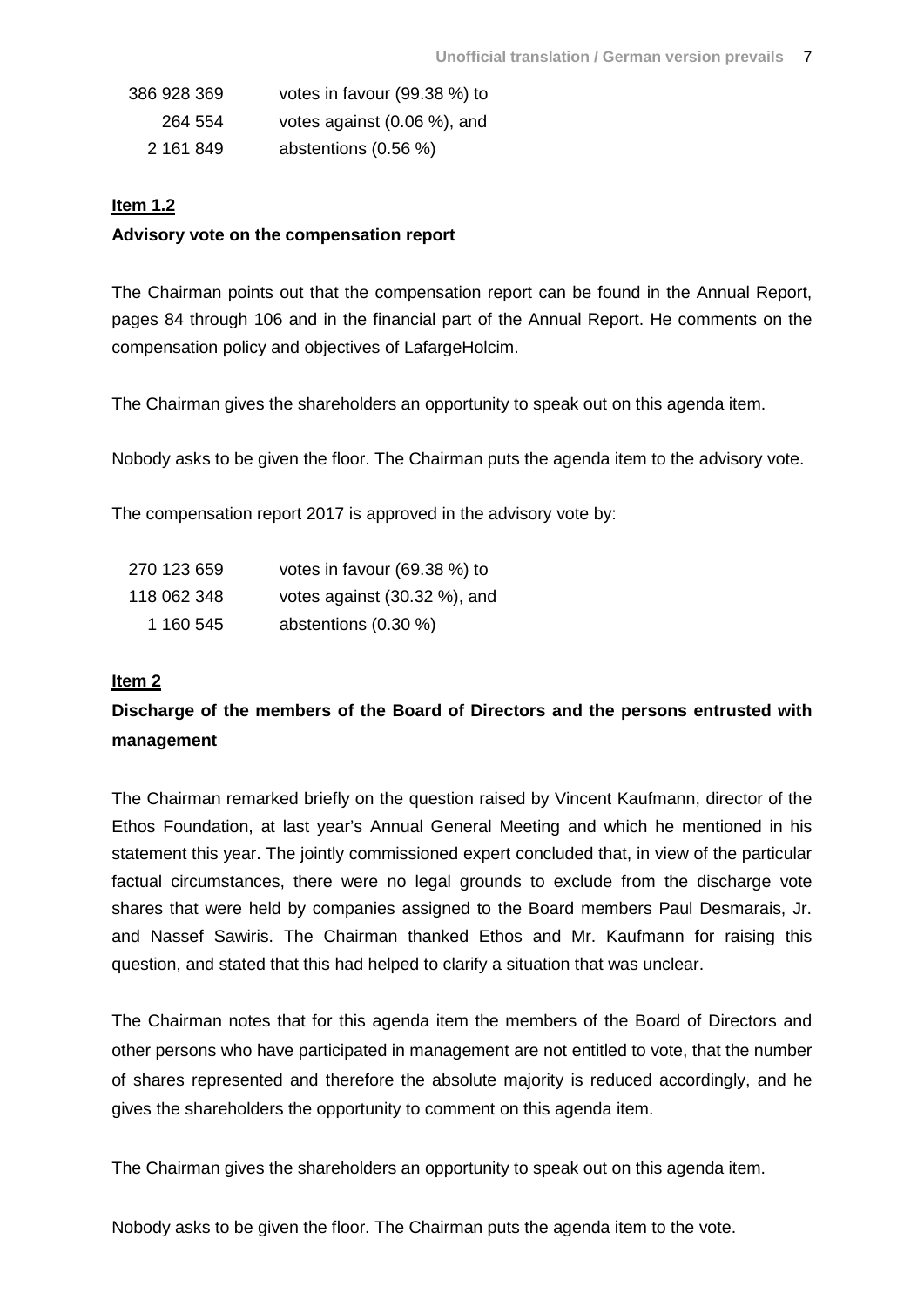The discharge of the members of the Board of Directors and the persons entrusted with management of LafargeHolcim Ltd during the 2017 financial year is granted by:

| 246 113 739 | votes in favour (76.61 %) to |
|-------------|------------------------------|
| 70 644 617  | votes against (21.99 %), and |
| 4 497 075   | abstentions (1.40 %)         |

### **Item 3**

**Appropriation of retained earnings; determination of the payout from capital contribution reserves**

#### **Item 3.1**

#### **Appropriation of retained earnings**

The Chairman makes introductory comments on the appropriation of retained earnings and on payout from capital contribution reserves and proposes to the meeting the appropriation of retained earnings of CHF 11 650 mio to be carried forward.

The Chairman gives the shareholders the opportunity to comment on this agenda item.

Nobody asks to be given the floor. The Chairman puts the agenda item to the vote.

The motion by the Board of Directors on the appropriation of the retained earnings is approved by the Annual General Meeting by:

| 388 798 850 | votes in favour (99.86 %) to   |
|-------------|--------------------------------|
| 190 174     | votes against $(0.05\%)$ , and |
| 353 296     | abstentions (0.09 %)           |

#### **Item 3.2**

#### **Determination of the payout from capital contribution reserves**

The Chairman comments on the appropriation from capital contribution reserves to free reserves and payout of CHF 2.00 per registered share of CHF 2.00 par value on the registered share capital entitled to payout up to an amount of CHF 1 214 mio. This amount will be reduced by the part of the payout attributable to the treasury shares held by the Company and by its affiliates as per the relevant date. As per April 30, 2018 the number of treasury shares was 10 807 394. Payment of the payout is expected to be made on May 16, 2018.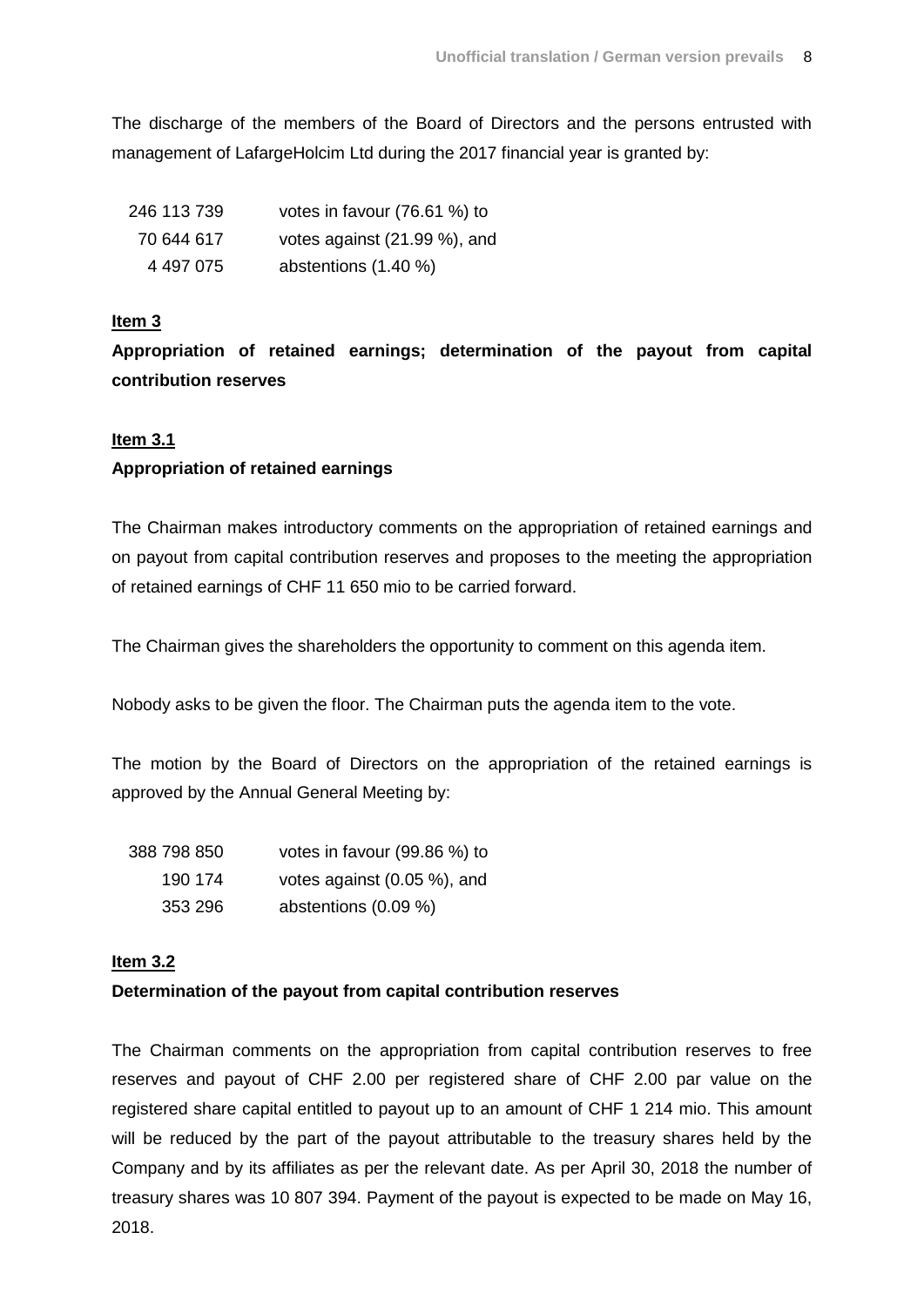The Chairman gives the shareholders the opportunity to comment on this agenda item.

Nobody asks to be given the floor. The Chairman puts the agenda item to the vote.

The motion by the Board of Directors on the determination of the payout is approved by the Annual General Meeting by:

| 388 427 308 | votes in favour (99.77 %) to |
|-------------|------------------------------|
| 240 091     | votes against (0.06 %), and  |
| 674 921     | abstentions $(0.17 \%)$      |

#### **Item 4**

### **Re-elections**

Before proceeding to the elections, the Chairman bid farewell to Mr. Bertrand Collomb and Dr. h.c. Thomas Schmidheiny, who were not standing for re-election to the Board of Directors. The Chairman thanked them both on behalf of the Board and all employees of LafargeHolcim for their many years of valuable service and paid tribute to their outstanding personal and professional qualities as well as their extraordinary contributions to LafargeHolcim and its predecessor companies.

Mr. Bertrand Collomb held various positions and made a key contribution to the success of Lafarge and later to the launch of LafargeHolcim. Under his leadership, Lafarge became the market leader of the international construction materials industry.

Dr. h.c. Thomas Schmidheiny was a key contributor to the success of Holcim for almost 50 years and helped establish LafargeHolcim as a global market leader. He was largely responsible for the successful expansion in promising growth markets and made Holcim one of the leading companies in its industry. In appreciation of his extraordinary contribution to LafargeHolcim, the Board of Directors decided to make Thomas Schmidheiny Honorary Chairman.

The Chairman gave the shareholders the opportunity to speak.

Mr. **Jean-Claude Wenger, from Zumikon,** in his capacity as former long-time member of the Board of Directors of Holcim, paid tribute to the founding Schmidheiny family by providing a brief overview of the family members who were primarily involved in the company. He said that he hoped the entrepreneurial spirit of the Schmidheiny family would continue at LafargeHolcim, adding that they deserved recognition and respect for their significant entrepreneurial achievement as well as a huge thank you from shareholders.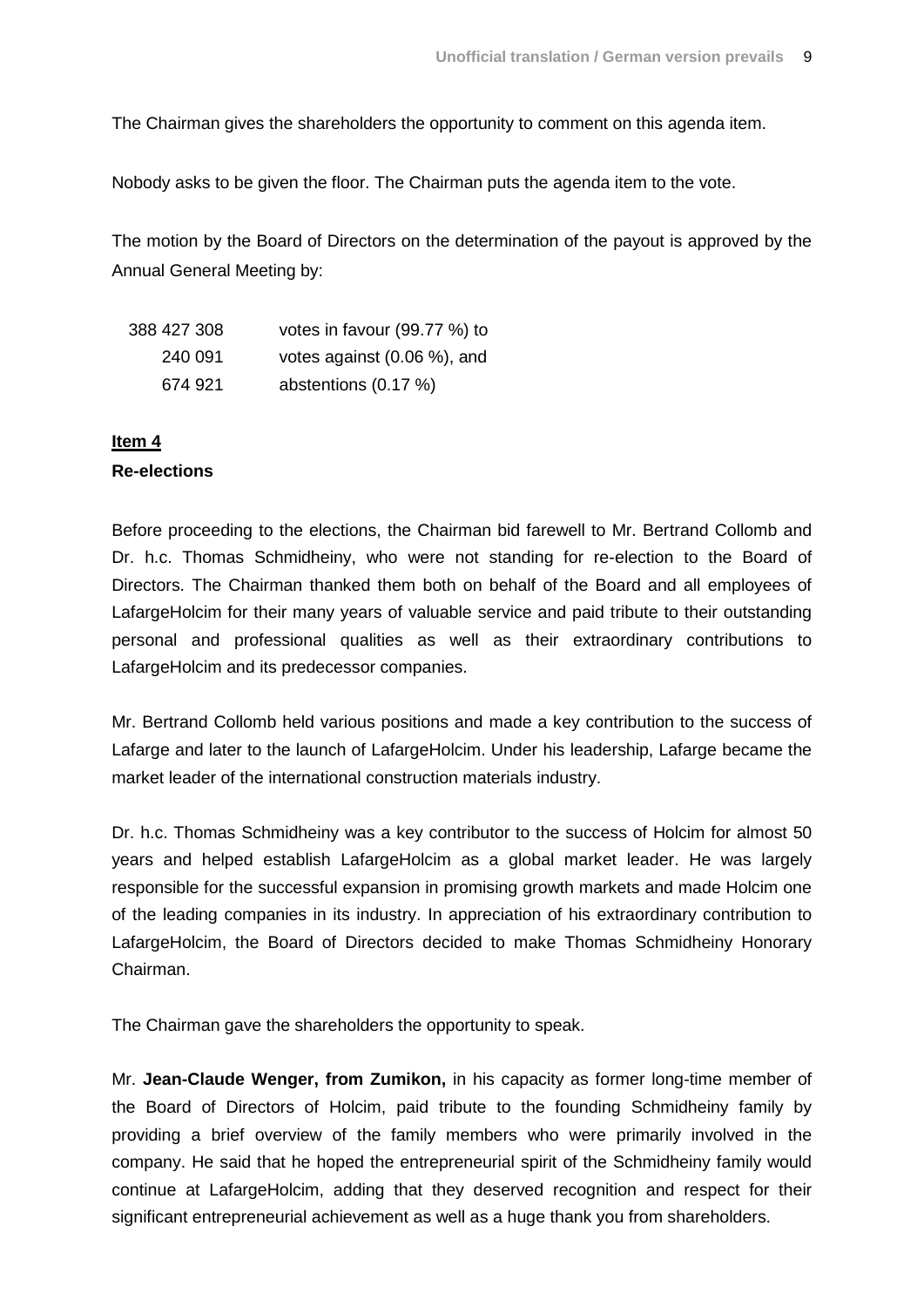In closing, **Dr. h.c. Thomas Schmidheiny** addressed the shareholders by commenting on the thoughts that his father shared at his last Annual General Meeting and that had shaped him as a person. He described the entrepreneurial principles that guided him in his work, explained the path that lead to today's LafargeHolcim and mentioned what he believed were the biggest challenges going forward. In conclusion, he thanked the shareholders, the entire Board of Directors and all employees. He thanked the Chairman and wished him all the best for the future.

The Chairman thanked him.

Nobody else asked to be given the floor.

#### **Item 4.1**

**Re-elections of members of the Board of Directors and re-election of the chairman of the Board of Directors**

## **4.1.1 Re-election of Dr. Beat Hess as a member and re-election as chairman of the Board of Directors**

The Chairman gives the shareholders the opportunity to comment on this agenda item and explains that now is the opportunity for all comments related to all motions under agenda item 4 as thereafter all candidates will be proposed for election in the foreseen order.

Nobody asked to be given the floor.

The Vice-Chairman, Mr. Oscar Fanjul, on behalf of the Board of Directors, proposes Dr. Beat Hess to be re-elected as a member of the Board of Directors and re-elected as chairman of the Board of Directors for a term of office of one year, expiring after the completion of the Annual General Meeting 2019.

The Vice-Chairman puts the agenda item to the vote.

The Annual General Meeting elects Dr. Beat Hess by:

| 382 914 105 | votes in favour (98.37 %) to |
|-------------|------------------------------|
| 5 954 352   | votes against (1.53 %), and  |
| 389 138     | abstentions $(0.10 \%)$      |

for a term of office of one year as a member of the Board of Directors and as Chairman of the Board of Directors.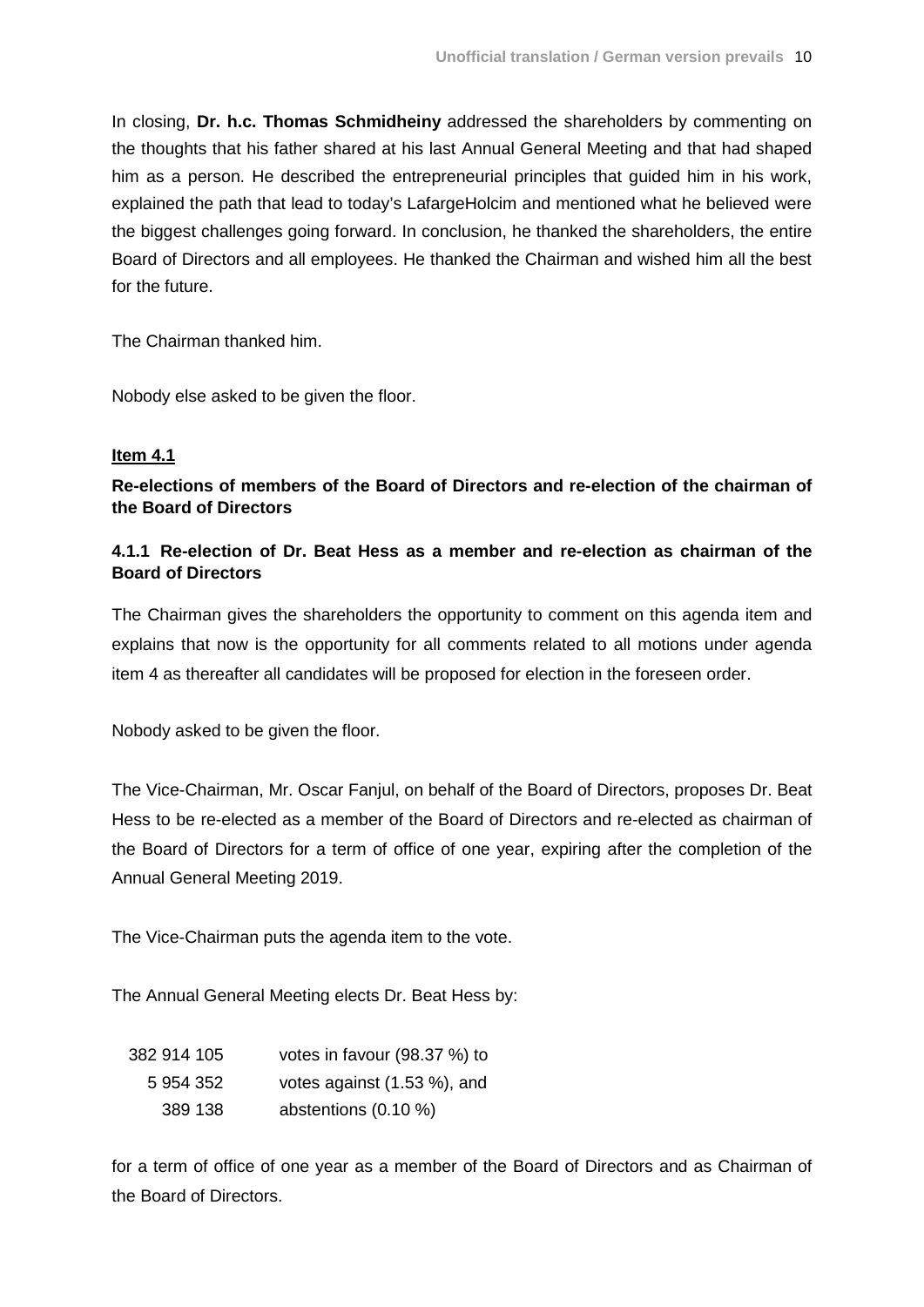### **4.1.2 Re-election of Paul Desmarais, Jr. as a member of the Board of Directors**

On behalf of the Board of Directors, the Chairman proposes that Paul Desmarais, Jr. be elected for a term of office of one year, expiring after the completion of the Annual General Meeting 2019.

The Chairman puts the agenda item to the vote.

The Annual General Meeting elects Paul Desmarais, Jr. by:

| 350 340 306 | votes in favour $(90.00\%)$ to |
|-------------|--------------------------------|
| 33 658 841  | votes against (8.65 %), and    |
| 5 255 557   | abstentions (1.35 %)           |

for a further term of office of one year as member of the Board of Directors.

#### **4.1.3 Re-election of Oscar Fanjul as a member of the Board of Directors**

On behalf of the Board of Directors, the Chairman proposes that Oscar Fanjul be elected for a term of office of one year, expiring after the completion of the Annual General Meeting 2019.

The Chairman puts the agenda item to the vote.

The Annual General Meeting elects Oscar Fanjul by:

| 385 220 668 | votes in favour (98.97 %) to |
|-------------|------------------------------|
| 3 238 310   | votes against (0.83 %), and  |
| 794 056     | abstentions (0.20 %)         |

for a further term of office of one year as member of the Board of Directors.

#### **4.1.4 Re-election of Patrick Kron as a member of the Board of Directors**

On behalf of the Board of Directors, the Chairman proposes that Patrick Kron be elected for a term of office of one year, expiring after the completion of the Annual General Meeting 2019.

The Chairman puts the agenda item to the vote.

The Annual General Meeting elects Patrick Kron by: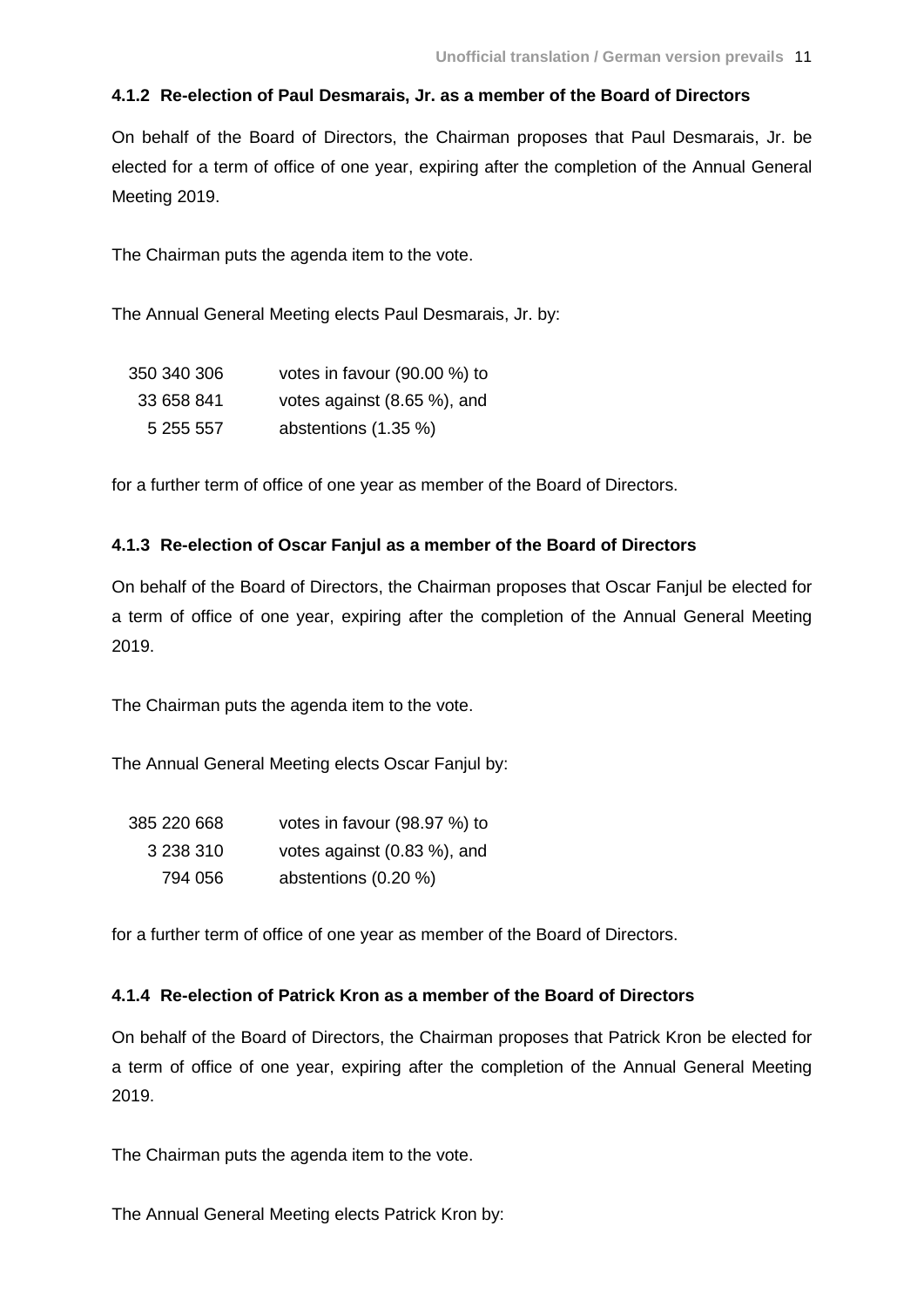| 387 387 678 | votes in favour (99.52 %) to |
|-------------|------------------------------|
| 872 072     | votes against (0.22 %), and  |
| 993 284     | abstentions (0.26 %)         |

for a further term of office of one year as member of the Board of Directors.

### **4.1.5 Re-election of Gérard Lamarche as a member of the Board of Directors**

On behalf of the Board of Directors, the Chairman proposes that Gérard Lamarche be elected for a term of office of one year, expiring after the completion of the Annual General Meeting 2019.

The Chairman puts the agenda item to the vote.

The Annual General Meeting elects Gérard Lamarche by:

| 354 313 719 | votes in favour (91.02 %) to |
|-------------|------------------------------|
| 33 967 594  | votes against (8.73 %), and  |
| 971 721     | abstentions $(0.25 \%)$      |

for a further term of office of one year as member of the Board of Directors.

### **4.1.6 Re-election of Adrian Loader as a member of the Board of Directors**

On behalf of the Board of Directors, the Chairman proposes that Adrian Loader be elected for a term of office of one year, expiring after the completion of the Annual General Meeting 2019.

The Chairman puts the agenda item to the vote.

The Annual General Meeting elects Adrian Loader by:

| 386 923 984 | votes in favour (99.40 %) to |
|-------------|------------------------------|
| 1 778 630   | votes against (0.46 %), and  |
| 550 420     | abstentions (0.14 %)         |

for a further term of office of one year as member of the Board of Directors.

### **4.1.7 Re-election of Jürg Oleas as a member of the Board of Directors**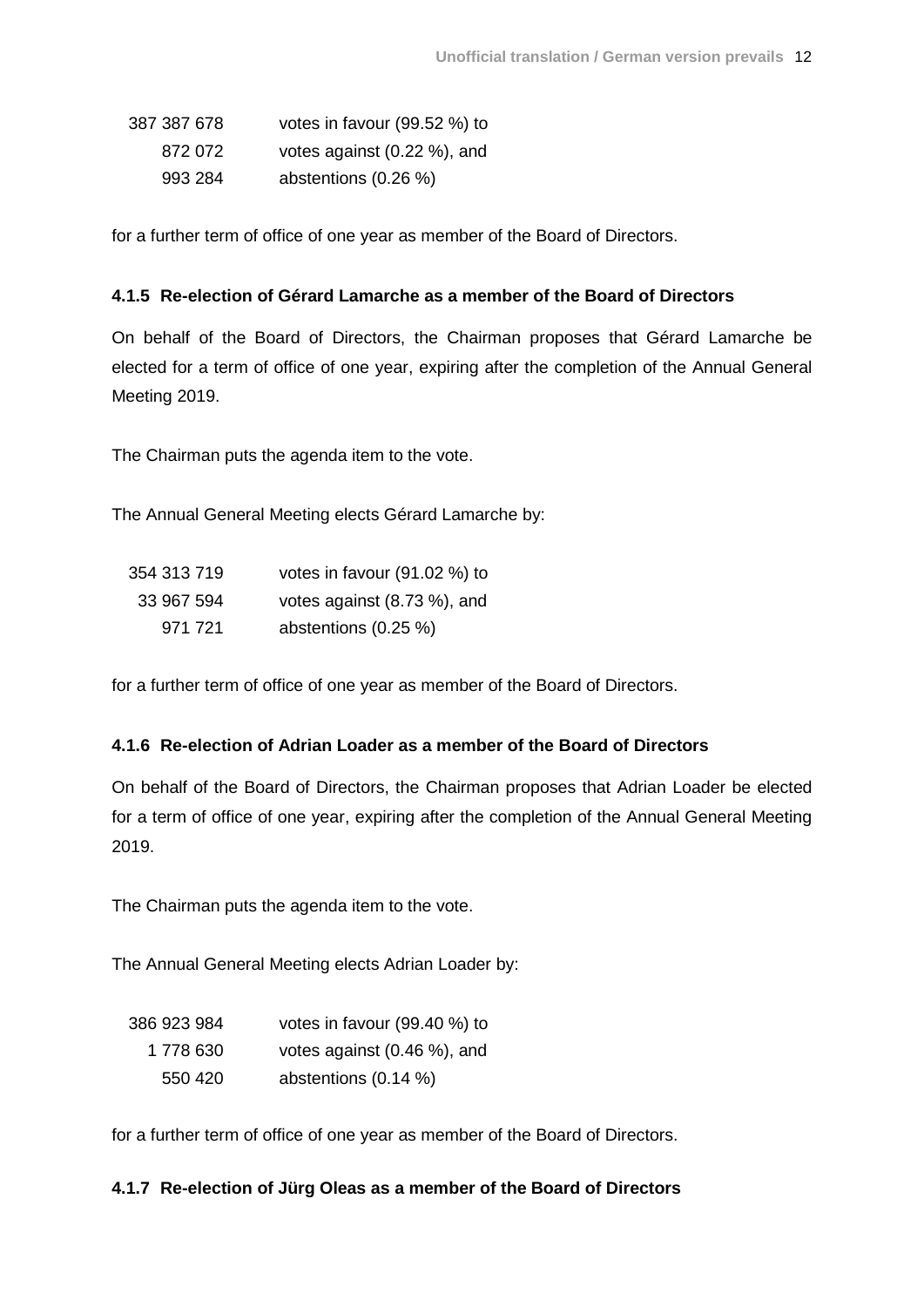On behalf of the Board of Directors, the Chairman proposes that Jürg Oleas be elected for a term of office of one year, expiring after the completion of the Annual General Meeting 2019.

The Chairman puts the agenda item to the vote.

The Annual General Meeting elects Jürg Oleas by:

| 387 681 114 | votes in favour (99.60 %) to    |
|-------------|---------------------------------|
| 603 935     | votes against $(0.15 \%)$ , and |
| 967 985     | abstentions (0.25 %)            |

for a further term of office of one year as member of the Board of Directors.

## **4.1.8 Re-election of Nassef Sawiris as a member of the Board of Directors**

On behalf of the Board of Directors, the Chairman proposes that Nassef Sawiris be elected for a term of office of one year, expiring after the completion of the Annual General Meeting 2019.

The Chairman puts the agenda item to the vote.

The Annual General Meeting elects Nassef Sawiris by:

| 367 437 681 | votes in favour (94.40 %) to |
|-------------|------------------------------|
| 20 524 135  | votes against (5.27 %), and  |
| 1 291 218   | abstentions (0.33 %)         |

for a further term of office of one year as member of the Board of Directors.

## **4.1.9 Re-election of Hanne Birgitte Breinbjerg Sørensen as a member of the Board of Directors**

On behalf of the Board of Directors, the Chairman proposes that Hanne Birgitte Breinbjerg Sørensen be elected for a term of office of one year, expiring after the completion of the Annual General Meeting 2019.

The Chairman puts the agenda item to the vote.

The Annual General Meeting elects Hanne Birgitte Breinbjerg Sørensen by:

| 387 171 646 | votes in favour (99.47 %) to    |
|-------------|---------------------------------|
| 1472980     | votes against $(0.38 \%)$ , and |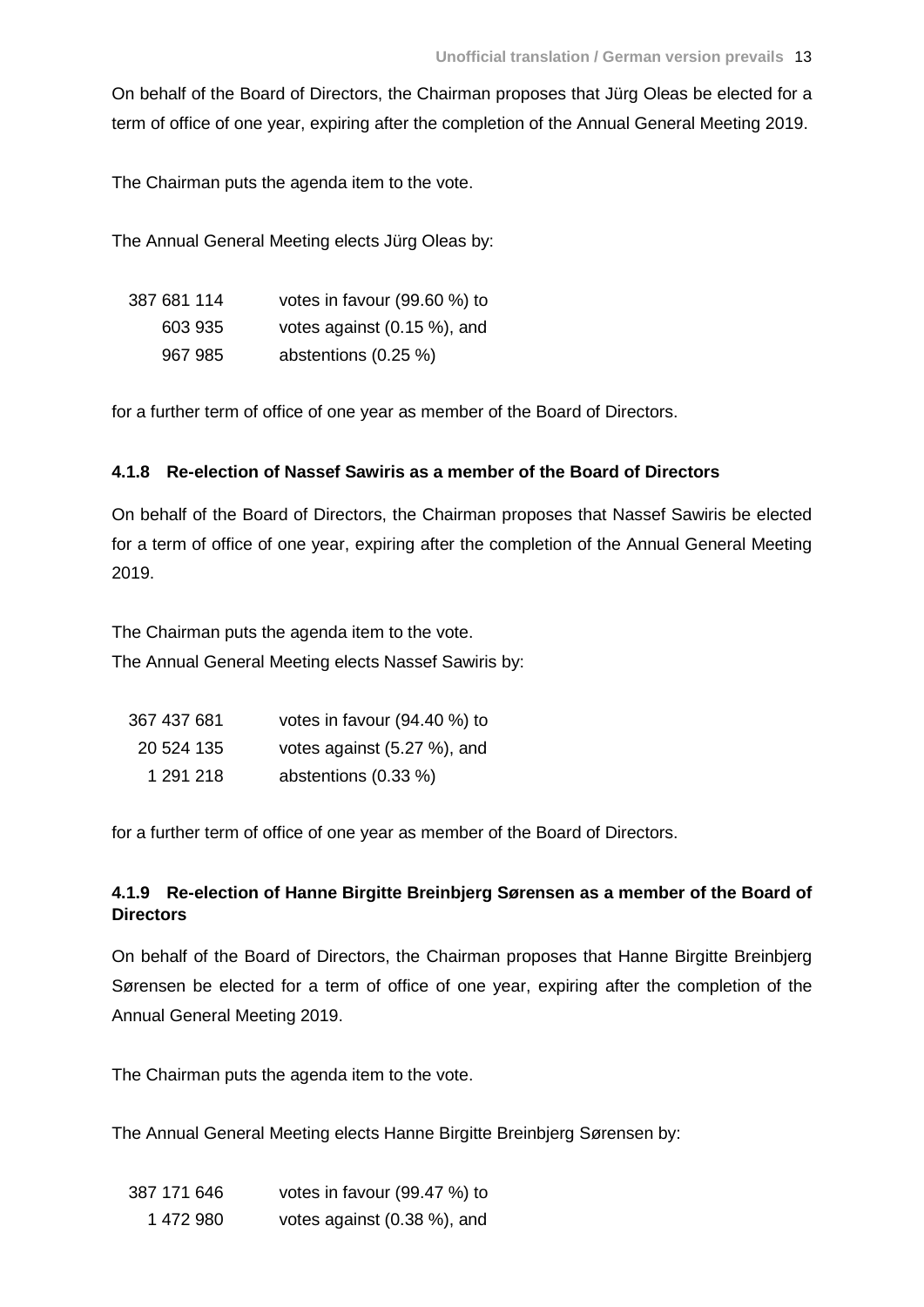608 408 abstentions (0.15 %)

for a further term of office of one year as member of the Board of Directors.

#### **4.1.10 Re-election of Dr. Dieter Spälti as member of the Board of Directors**

The Vice-Chairman passes the floor to the Chairman.

On behalf of the Board of Directors, the Chairman proposes that Dr. Dieter Spälti be reelected for a further term of office of one year, expiring after the completion of the Annual General Meeting 2019.

The Chairman puts the agenda item to the vote.

The Annual General Meeting re-elects Dr. Dieter Spälti by:

| 383 093 495 | votes in favour (98.42 %) to |
|-------------|------------------------------|
| 5 717 826   | votes against (1.47 %), and  |
| 441 713     | abstentions (0.11 %)         |

for a further term of office of one year as a member of the Board of Directors.

#### **Item 4.2**

**Re-elections of members of the Nomination, Compensation & Governance Committee**

# **4.2.1 Re-election of Paul Desmarais, Jr. as a member of the Nomination, Compensation & Governance Committee**

On behalf of the Board of Directors, the Chairman proposes that Paul Desmarais, Jr. be reelected for a further term of office of one year, expiring after the completion of the Annual General Meeting 2019.

The Chairman puts the agenda item to the vote.

The Annual General Meeting re-elects Paul Desmarais, Jr. by:

| 327 676 129 | votes in favour (84.25 %) to |
|-------------|------------------------------|
| 56 562 881  | votes against (14.54 %), and |
| 4 701 650   | abstentions (1.21%)          |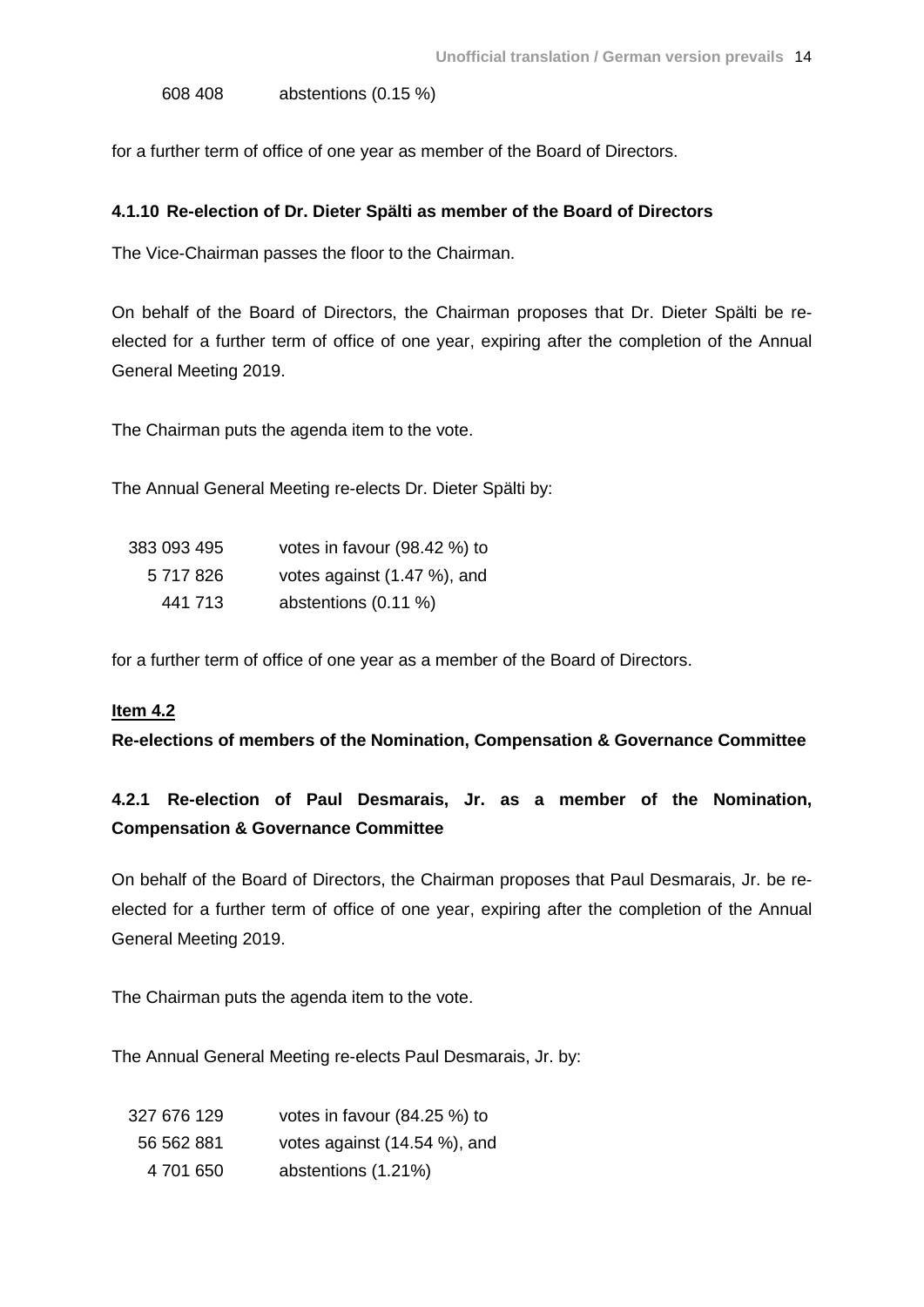for a further term of office of one year as a member of the Nomination, Compensation & Governance Committee.

## **4.2.2 Re-election of Oscar Fanjul as a member of the Nomination, Compensation & Governance Committee**

On behalf of the Board of Directors, the Chairman proposes that Oscar Fanjul be re-elected for a further term of office of one year, expiring after the completion of the Annual General Meeting 2019.

The Chairman puts the agenda item to the vote.

The Annual General Meeting re-elects Oscar Fanjul by:

| 365 205 309 | votes in favour (93.90 %) to |
|-------------|------------------------------|
| 23 254 615  | votes against (5.98 %), and  |
| 480 136     | abstentions $(0.12 \%)$      |

for a further term of office of one year as a member of the Nomination, Compensation & Governance Committee.

## **4.2.3 Re-election of Adrian Loader as a member of the Nomination, Compensation & Governance Committee**

On behalf of the Board of Directors, the Chairman proposes that Adrian Loader be re-elected for a further term of office of one year, expiring after the completion of the Annual General Meeting 2019.

The Chairman puts the agenda item to the vote.

The Annual General Meeting re-elects Adrian Loader by:

| 364 391 517 | votes in favour (93.69 %) to |
|-------------|------------------------------|
| 23 903 709  | votes against (6.15 %), and  |
| 644 834     | abstentions $(0.16\%)$       |

for a further term of office of one year as a member of the Nomination, Compensation & Governance Committee.

### **4.2.4 Re-election of Nassef Sawiris as a member of the Nomination, Compensation & Governance Committee**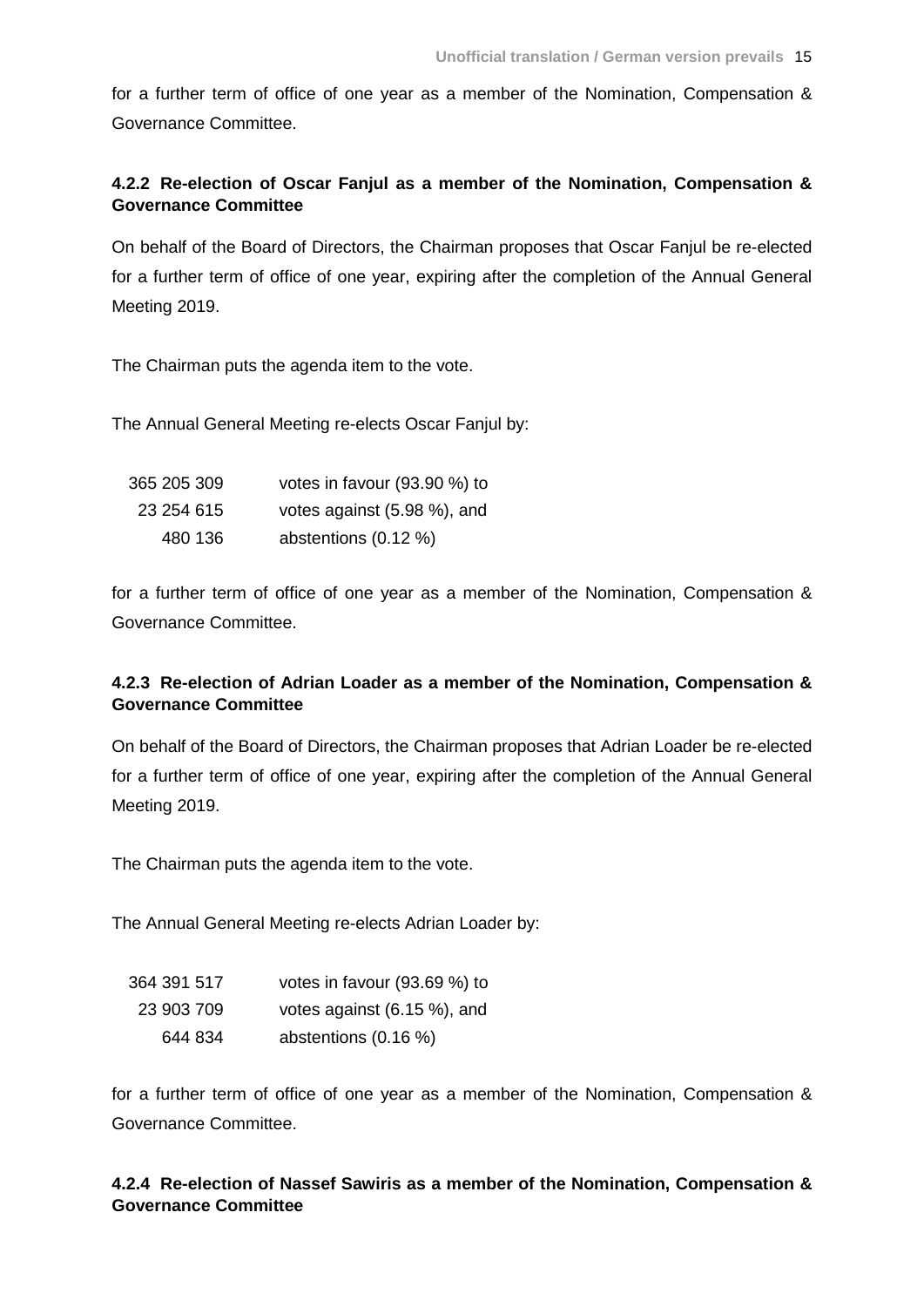On behalf of the Board of Directors, the Chairman proposes that Nassef Sawiris be reelected for a further term of office of one year, expiring after the completion of the Annual General Meeting 2019.

The Chairman puts the agenda item to the vote.

The Annual General Meeting re-elects Nassef Sawiris by:

| 344 072 429 | votes in favour (88.47 %) to |
|-------------|------------------------------|
| 44 397 194  | votes against (11.41 %), and |
| 470 437     | abstentions (0.12 %)         |

for a further term of office of one year as a member of the Nomination, Compensation & Governance Committee.

## **4.2.5 Re-election of Hanne Birgitte Breinbjerg Sørensen as a member of the Nomination, Compensation & Governance Committee**

On behalf of the Board of Directors, the Chairman proposes that Hanne Birgitte Breinbjerg Sørensen be re-elected for a further term of office of one year, expiring after the completion of the Annual General Meeting 2019.

The Chairman puts the agenda item to the vote.

The Annual General Meeting re-elects Hanne Birgitte Breinbjerg Sørensen by:

| 366 313 664 | votes in favour (94.18 %) to |
|-------------|------------------------------|
| 22 166 487  | votes against (5.70 %), and  |
| 459 909     | abstentions $(0.12 \%)$      |

for a further term of office of one year as a member of the Nomination, Compensation & Governance Committee.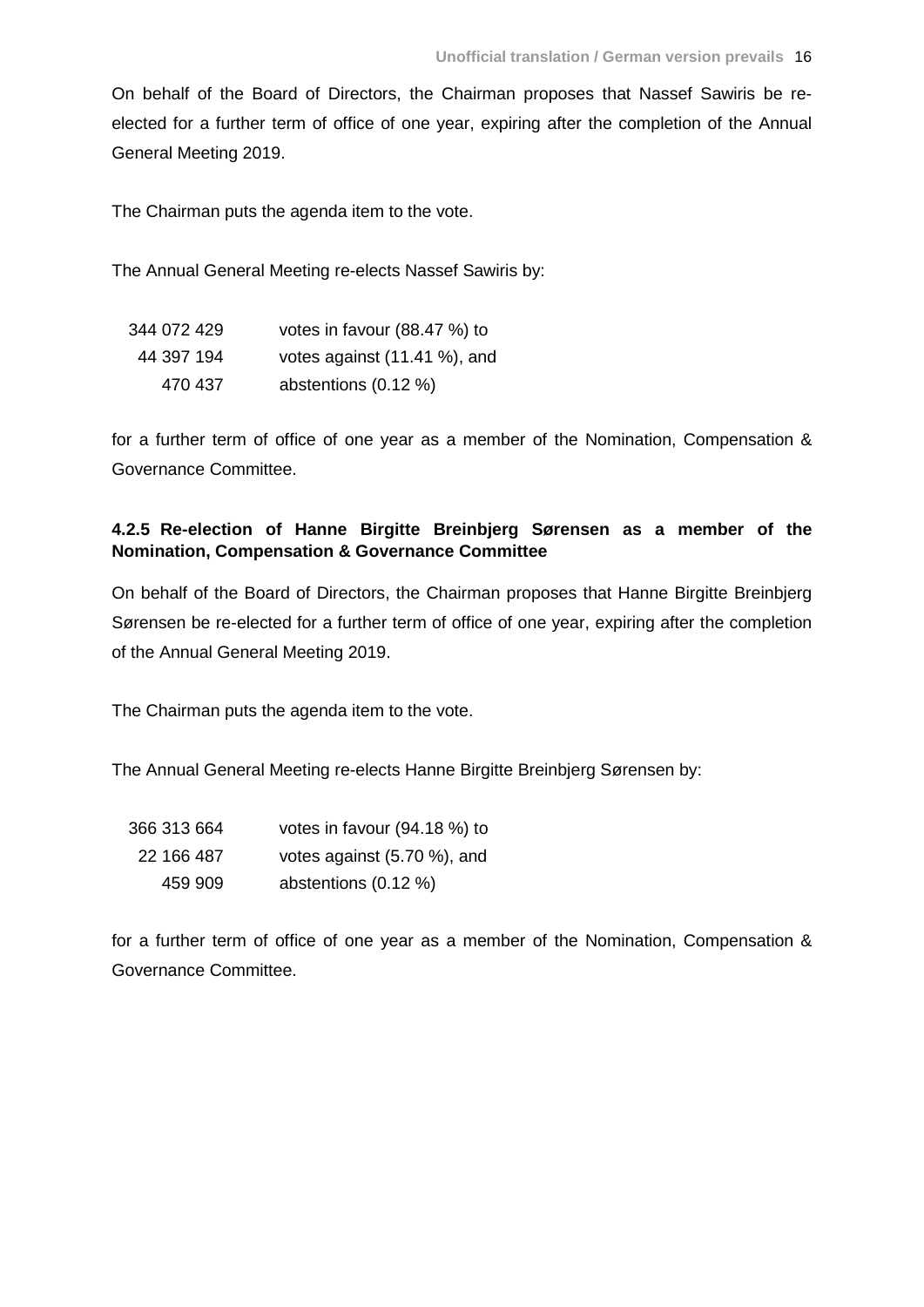## **4.3**

## **Re-election of the auditor and re-election of the independent proxy**

## **4.3.1 Re-election of the auditor**

On behalf of the Board of Directors, the Chairman proposes that Deloitte AG, Zurich, be appointed as auditors for the financial year 2018.

The Chairman gives the shareholders the opportunity to comment on this agenda item.

Nobody asks to be given the floor. The Chairman puts the agenda item to the vote.

The Annual General Meeting elects Deloitte AG, Zurich, as auditors for the financial year 2018 by:

| 386 087 035 | votes in favour (99.27 %) to |
|-------------|------------------------------|
| 2 382 350   | votes against (0.61 %), and  |
| 470 675     | abstentions $(0.12 \%)$      |

## **4.3.2 Re-election of the independent proxy**

On behalf of the Board of Directors, the Chairman proposes that Dr. Thomas Ris of Ris & Ackermann be elected for a term of office of one year, expiring after the completion of the Annual General Meeting 2019.

The Chairman gives the shareholders the opportunity to comment on this agenda item.

Nobody asks to be given the floor. The Chairman puts the agenda item to the vote.

The Annual General Meeting elects Dr. Thomas Ris of Ris & Ackermann, Zurich as the independent proxy for a term of office of one year.

| 388 169 748 | votes in favour (99.81 %) to |
|-------------|------------------------------|
| 362 440     | votes against (0.09 %), and  |
| 407 872     | abstentions $(0.10 \%)$      |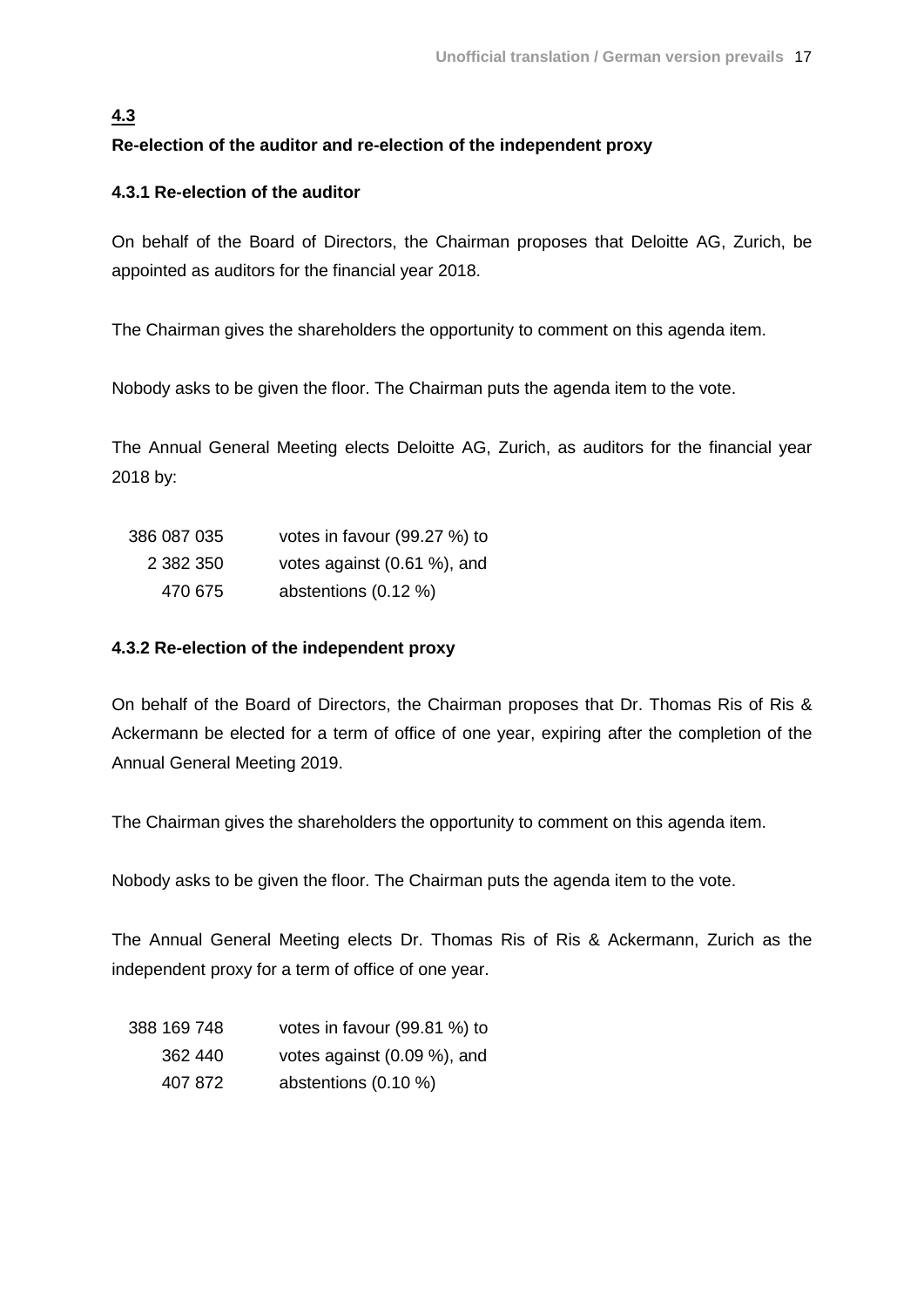# **Item 5 Compensation of the Board of Directors and of the Executive Management**

### **5.1 Compensation of the Board of Directors for the next term of office**

On behalf of the Board of Directors, the Chairman proposes approval of the total maximum amount of compensation for the members of the Board of Directors for the period from the Annual General Meeting 2018 to the Annual General Meeting 2019 of CHF 4,800,000. He makes short remarks and refers to the related information in the documentation for this annual meeting of shareholders.

The Chairman gives the shareholders the opportunity to comment on this agenda item.

Nobody asks to be given the floor. The Chairman puts the agenda item to the vote.

The motion by the Board of Directors on the compensation of the members of the Board of Directors for the period from the Annual General Meeting 2018 to the Annual General Meeting 2019 is approved by the Annual General Meeting by:

| 376 744 272 | votes in favour (96.86 %) to |
|-------------|------------------------------|
| 8 967 881   | votes against (2.31 %), and  |
| 3 227 907   | abstentions (0.83 %)         |

### **5.2 Compensation of the Executive Management for the financial year 2019**

On behalf of the Board of Directors, the Chairman proposes approval of the total maximum amount of compensation of the Executive Committee for the financial year 2019 of CHF 39,500,000. He makes short remarks and refers to the related information in the documentation for this annual meeting of shareholders.

The Chairman gives the shareholders the opportunity to comment on this agenda item.

Nobody asks to be given the floor. The Chairman puts the agenda item to the vote.

The motion by the Board of Directors on the approval of the total maximum amount of compensation of the members of the Executive Committee for the financial year 2019 is approved by the Annual General Meeting by: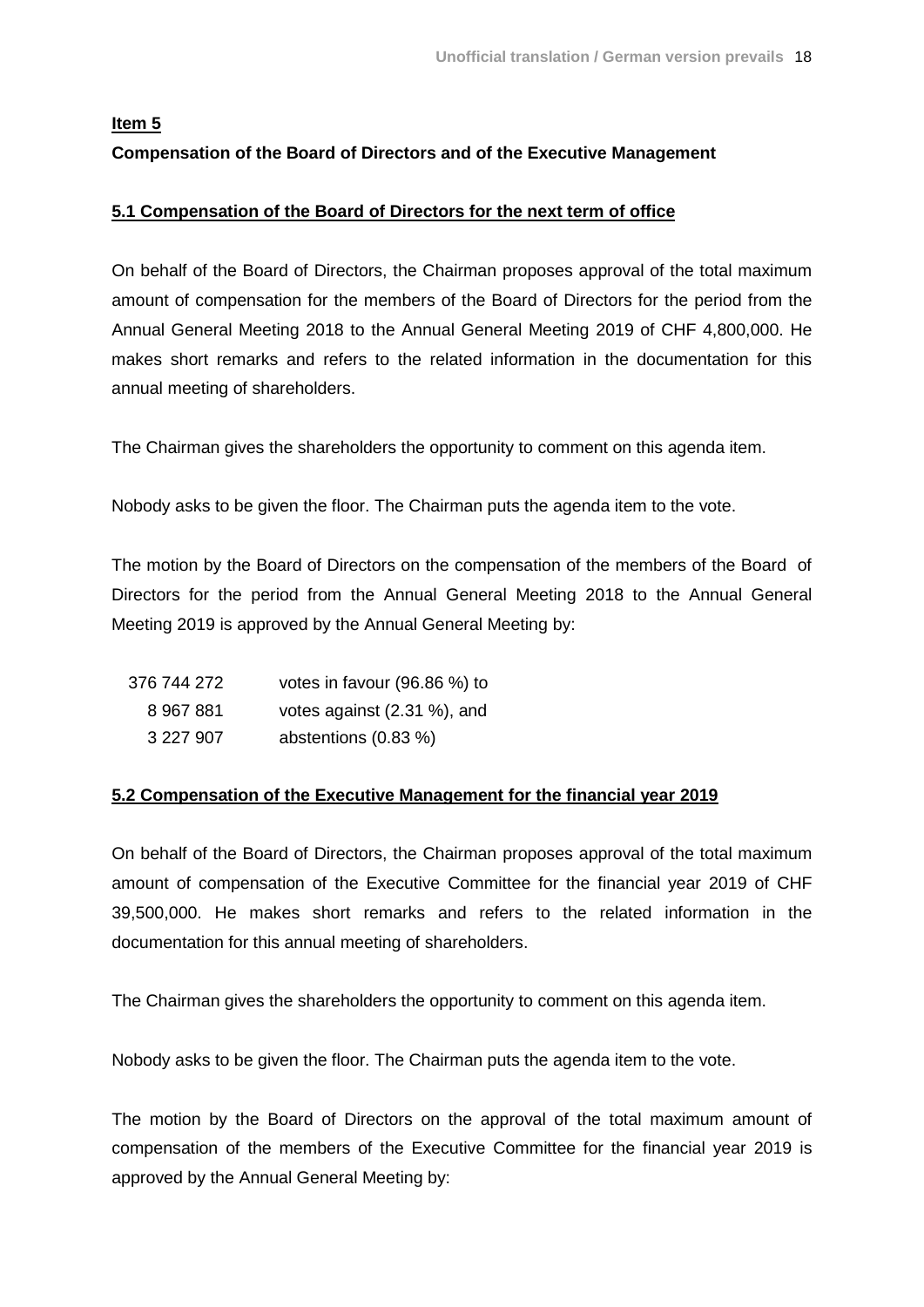| 355 895 142 | votes in favour (91.51 %) to |
|-------------|------------------------------|
| 31 893 487  | votes against (8.20 %), and  |
| 1 146 281   | abstentions (0.29 %)         |

The Chairman declares the meeting closed at 13.30 pm.